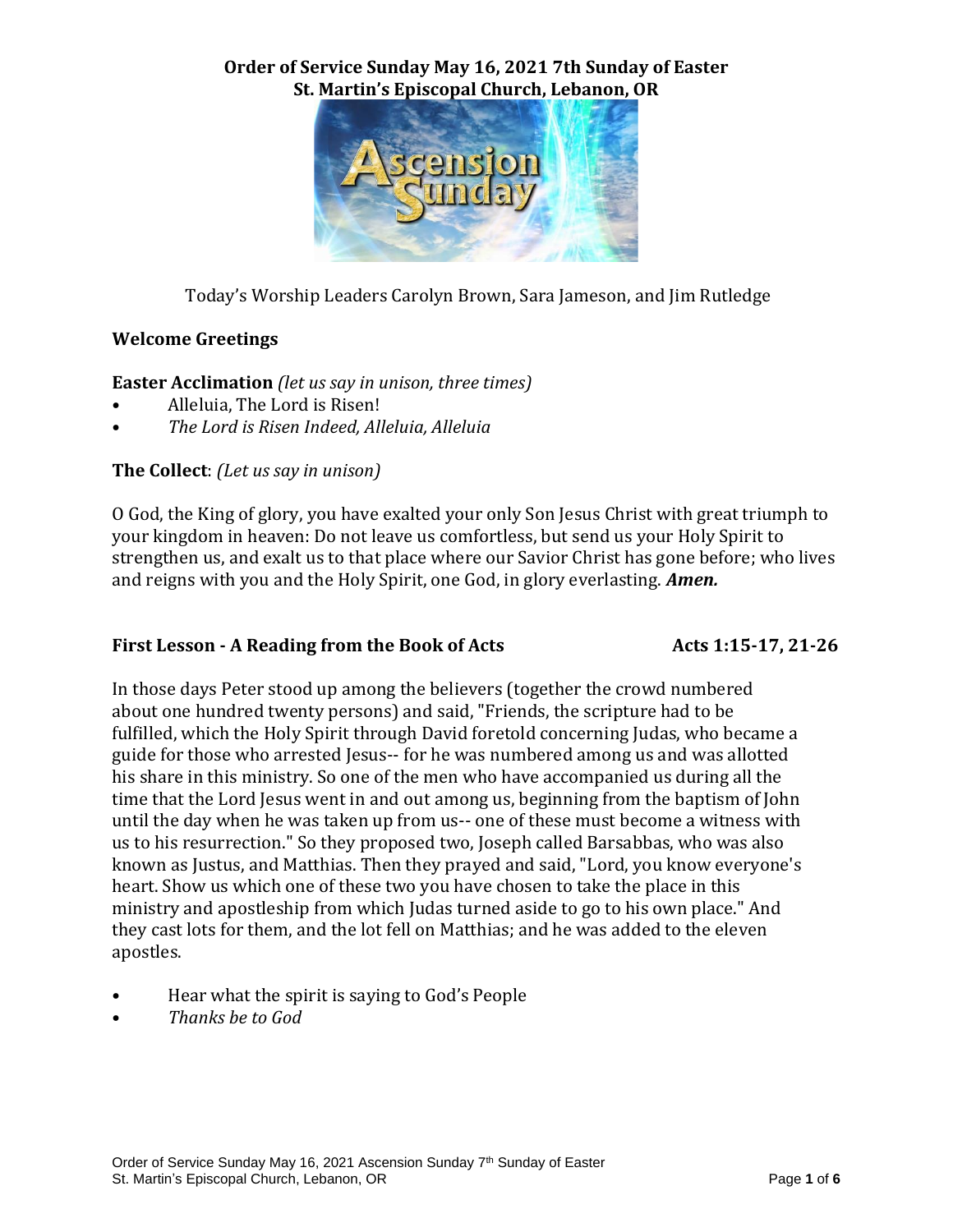# **Psalm 1** (let us read in unison)

1 Happy are they who have not walked in the counsel of the wicked, \* nor lingered in the way of sinners, nor sat in the seats of the scornful! 2 Their delight is in the law of the Lord, \* and they meditate on his law day and night.

3 They are like trees planted by streams of water, bearing fruit in due season, with leaves that do not wither; \*

everything they do shall prosper.

4 It is not so with the wicked; \*

they are like chaff which the wind blows away.

- 5 Therefore the wicked shall not stand upright when judgment comes, \* nor the sinner in the council of the righteous.
- 6 For the Lord knows the way of the righteous, \*

but the way of the wicked is doomed.

# **Second Lesson - A Reading from the Epistle of John 1 John 5:9-13**

If we receive human testimony, the testimony of God is greater; for this is the testimony of God that he has testified to his Son. Those who believe in the Son of God have the testimony in their hearts. Those who do not believe in God have made him a liar by not believing in the testimony that God has given concerning his Son. And this is the testimony: God gave us eternal life, and this life is in his Son. Whoever has the Son has life; whoever does not have the Son of God does not have life.

I write these things to you who believe in the name of the Son of God, so that you may know that you have eternal life.

- Hear what the spirit is saying to God's People
- *Thanks be to God*

# **A Reading from the Gospel of John John 17:6-19**

### Jesus prayed for his disciples, "I have made your name known to those whom you gave me from the world. They were yours, and you gave them to me, and they have kept your word. Now they know that everything you have given me is from you; for the words that you gave to me I have given to them, and they have received them and know in truth that I came from you; and they have believed that you sent me. I am asking on their behalf; I am not asking on behalf of the world, but on behalf of those whom you gave me, because they are yours. All mine are yours, and yours are mine; and I have been glorified in them. And now I am no longer in the world, but they are in the world, and I am coming to you. Holy Father, protect them in your name that you have given me, so that they may be one, as we are one. While I was with them, I protected them in your name that you have given me. I guarded them, and not one of them was lost except the one destined to be lost, so that the scripture might be fulfilled. But now I am coming to you, and I speak these things in the world so that they may have my joy made complete in themselves. I have given them your word, and the world has hated them because they do not belong to the world, just as I do not belong to the world. I am not asking you to take them out of the world, but I ask you to protect them from the evil one. They do not belong to the world, just as I do not belong to the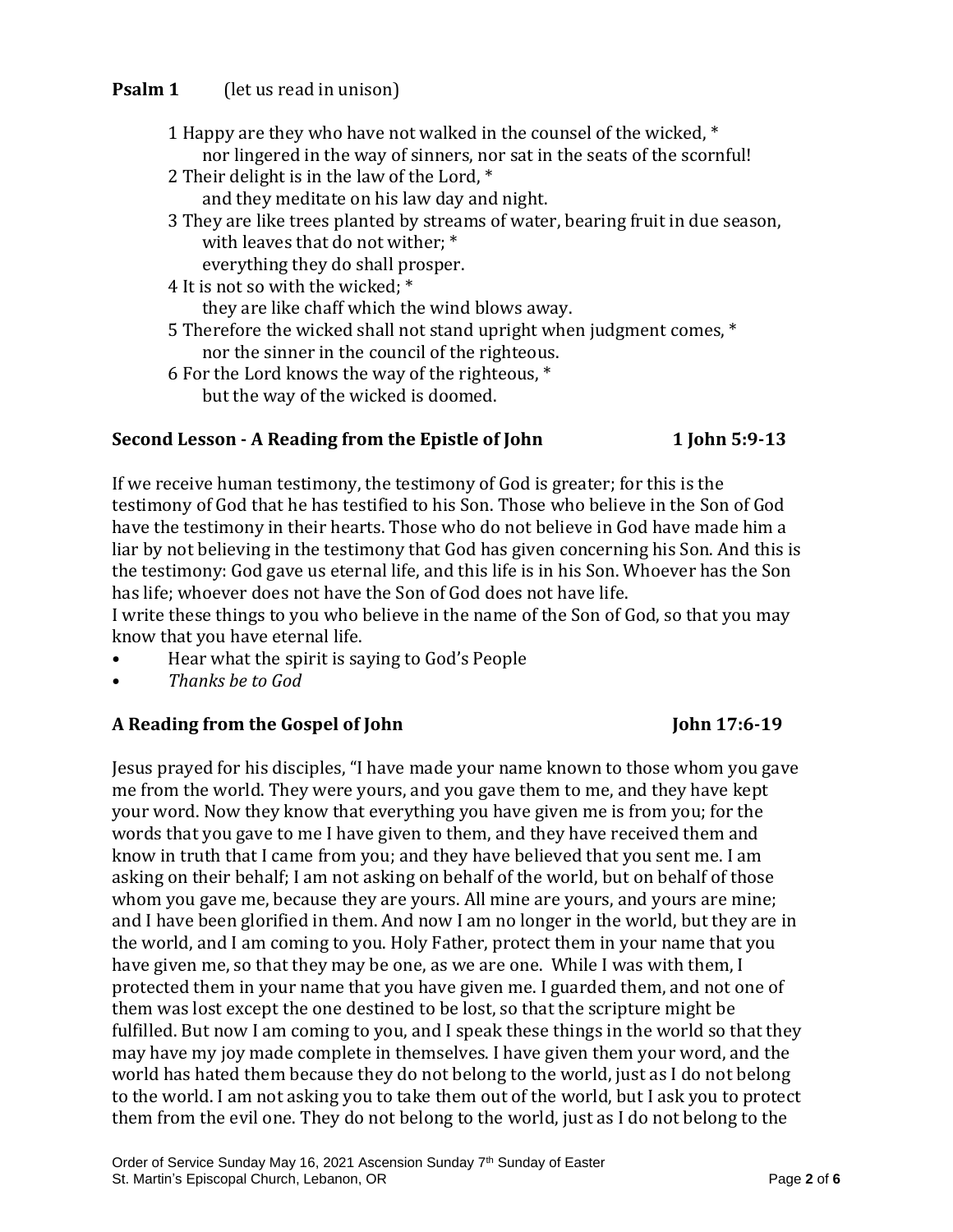world. Sanctify them in the truth; your word is truth. As you have sent me into the world, so I have sent them into the world. And for their sakes I sanctify myself, so that they also may be sanctified in truth."

*Thanks be to God*

**A Homily** *"The Sunday after the Ascension"*

The church year begins with the season of Advent, which means that for nearly the first half of the church calendar we anticipate and celebrate the coming of Christ and his life, ministry, death, and resurrection here on earth. Although we affirm in the creeds that Jesus is now seated at the right hand of the Father, the seasons of Advent, Christmas, Lent and Eastertide direct our focus to Immanuel, Christ with us, Jesus living amongst us on earth. But today we remember Christ's ascension, next week we celebrate Pentecost and the giving of the Holy Spirit, and then we enter the second half of the church year: ordinary time.

Ordinary time takes its name from the ordinal numbers [1st, 2nd ..] that mark the weeks after Pentecost — the first Sunday after Pentecost, the second Sunday, etc. — but it's also an ordinary season, a season for growing and working and living in this in-between space separating the resurrection and the return of Christ. This rhythm of the church year balances waiting, feasting and simply living, reflecting the tension of Christianity. We celebrate the coming of Jesus and we anticipate his return, but in the midst of that we also live and work in this world now, existing in the already and not-yet kingdom of heaven.

As we live in this tension, however, the Ascension can feel like loss. Surely it must have felt like loss to Jesus' companions, who had seen Jesus leave them once before; no wonder that they anticipated his second coming within their lifetimes. It can also feel like loss to us today, two millennia later, like an empty house after the guests have gone or a return to daily life after the excitement of travel. The waiting and the celebrating are over, leaving a gap in our lives.

Today's collect reminds us, though, that we are not left alone or left comfortless. Jesus has been exalted to heaven, but as he promised his disciples he is sending the Holy Spirit. And through the work of the Holy Spirit, we have the hope that one day we, too, will be exalted to be with Jesus forever. And so on this Sunday, between the Ascension (celebrated last Thursday) and Pentecost, we can take time to transition from the highs of Eastertide into ordinary time. Jesus has ascended and we remain here on earth, but he promises that we will one day join him and, until then, we have the Holy Spirit with us. As we meditate on the ascension of Jesus, then, let us also anticipate the work of the Holy Spirit in our lives during the coming months of ordinary time. May the Spirit comfort and sustain us as we go forth into the world and live our lives as the people of God.

Thanks t[o Sarah Lindsay](https://anglicancompass.com/author/sarahlindsay/) for the homily [| https://anglicancompass.com/the-sunday-after-the-ascension-a-collect](https://anglicancompass.com/the-sunday-after-the-ascension-a-collect-reflection/)[reflection/](https://anglicancompass.com/the-sunday-after-the-ascension-a-collect-reflection/)

# **Prayers of the People are a Special Form for 7th Sunday of Easter**

The response is *People Lord, graciously hear us.*

Not belonging to the world, we intercede for the world. Let us offer prayers to God for all persons everywhere, to protect them from the evil one.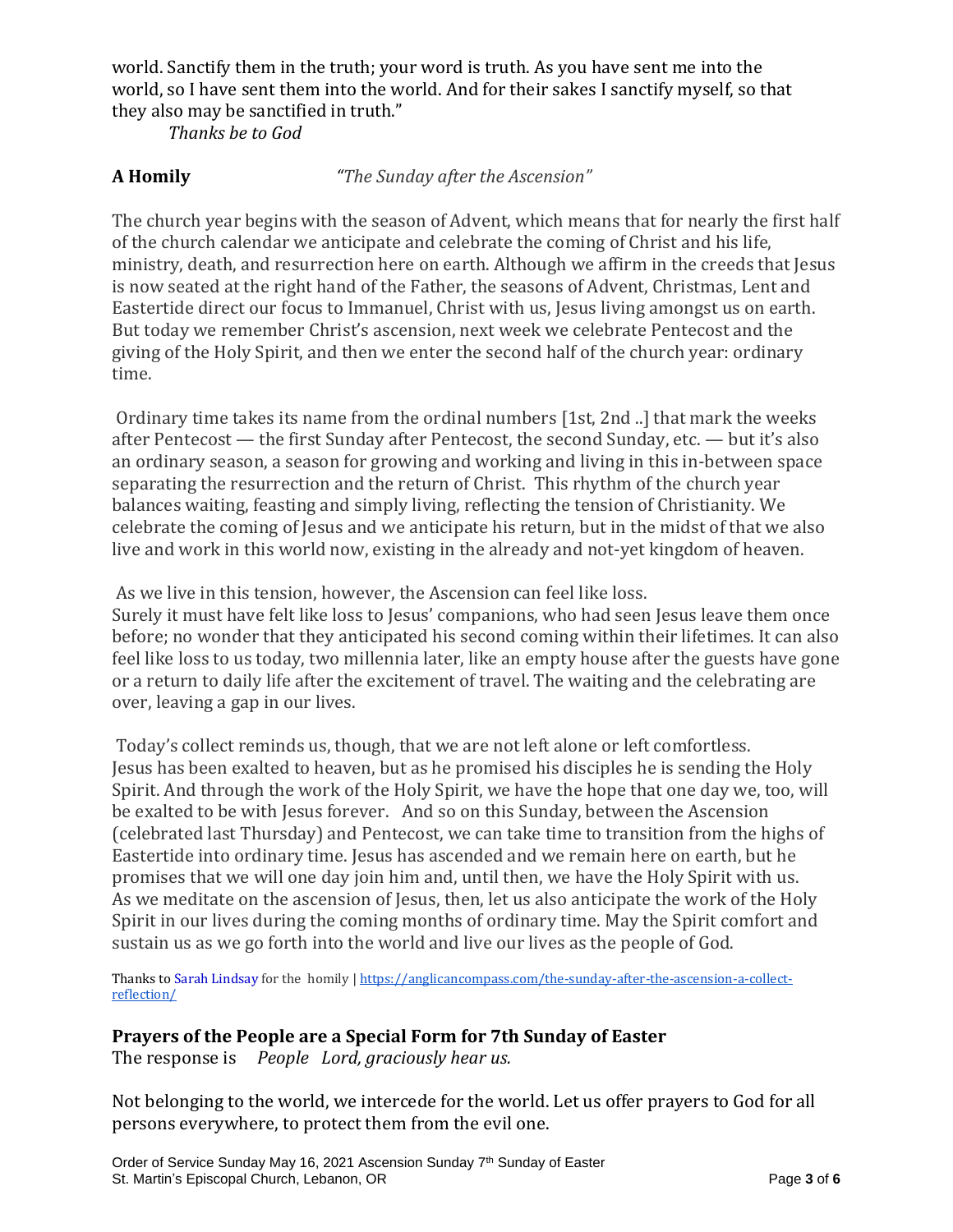For this holy gathering and all who enter our circle of faith. For this parish family of St. Martin that we will faithfully bear witness to the risen Christ in word and deed.

Lord, hear us. *People Lord, graciously hear us.*

For the newly baptized illumined by the light of Christ. Lord, hear us. *People Lord, graciously hear us.*

For our leaders, and all the holy people of God in every place. Lord, hear us. *People Lord, graciously hear us*.

For the leaders of the nations and peace in the world. Lord, hear us. *People Lord, graciously hear us.*

For this city of Lebanon and the community around us. Lord, hear us. *People Lord, graciously hear us.*

For all in any pain and all who sorrow, especially those on our prayer list and those we name at this time, silently or aloud.

Lord, hear us. *People Lord, graciously hear u*s.

For those who have gone before us under the sign of faith, and for all the departed, especially Ken Christ and those known to God.

Lord, hear us. *People Lord, graciously hear us.*

For ourselves, our families, and those we love Lord, hear us. *People Lord, graciously hear us.*

Lifting our voices with the blessed Mary, and Martin and all the saints, let us offer ourselves and one another to the living God through Christ.

*To you, O Lord.*

### **Celebrant**

Blessed are you, O Lord our God, for you sent your Son into the world: Hear our prayers for all your creation and sanctify us in the truth of your word. Glory to you for ever and ever. *Amen.*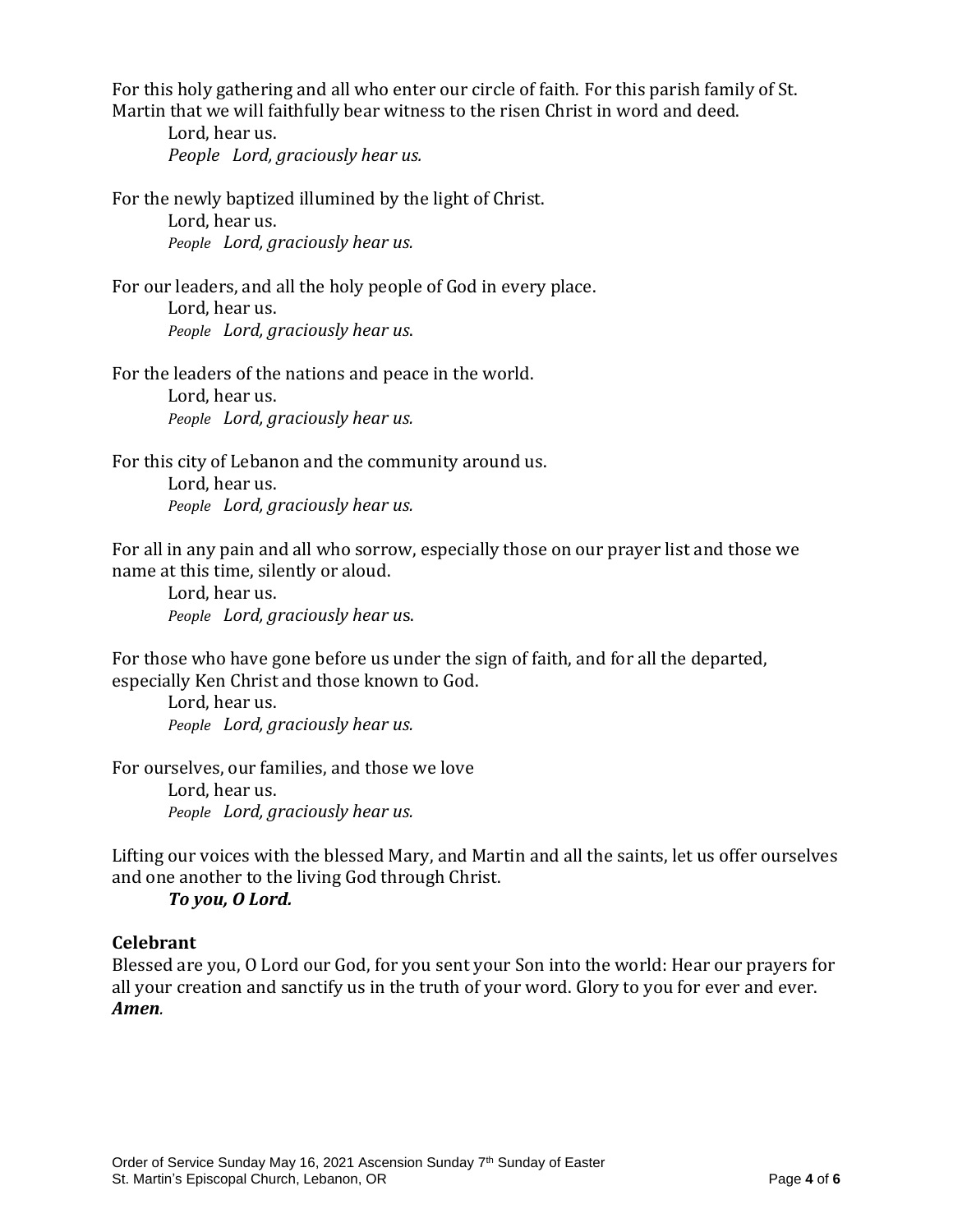We believe in one God, the Father, the Almighty, maker of heaven and earth, of all that is, seen and unseen. We believe in one Lord, Jesus Christ, the only Son of God, eternally begotten of the Father, God from God, Light from Light, true God from true God, begotten, not made, of one Being with the Father. Through him all things were made. For us and for our salvation he came down from heaven: by the power of the Holy Spirit he became incarnate from the Virgin Mary, and was made man. For our sake he was crucified under Pontius Pilate; he suffered death and was buried. On the third day he rose again in accordance with the Scriptures; he ascended into heaven and is seated at the right hand of the Father. He will come again in glory to judge the living and the dead, and his kingdom will have no end. We believe in the Holy Spirit, the Lord, the giver of life, who proceeds from the Father and the Son. With the Father and the Son he is worshiped and glorified. He has spoken through the Prophets. We believe in one holy catholic and apostolic Church. We acknowledge one baptism for the forgiveness of sins. We look for the resurrection of the dead. and the life of the world to come. Amen.

### **Let us confess our sins against God and our neighbor** (please say in unison)

Most merciful God, we confess that we have sinned against you in thought, word, and deed, by what we have done, and by what we have left undone. We have not loved you with our whole heart; we have not loved our neighbors as ourselves. We are truly sorry and we humbly repent. For the sake of your Son Jesus Christ, have mercy on us and forgive us; that we may delight in your will, and walk in your ways, to the glory of your Name. *Amen.*

### **Absolution**

Almighty God have mercy on us, forgive us all our sins through our Lord Jesus Christ, strengthen us in all goodness, and by the power of the Holy Spirit keep us in eternal life. *Amen.*